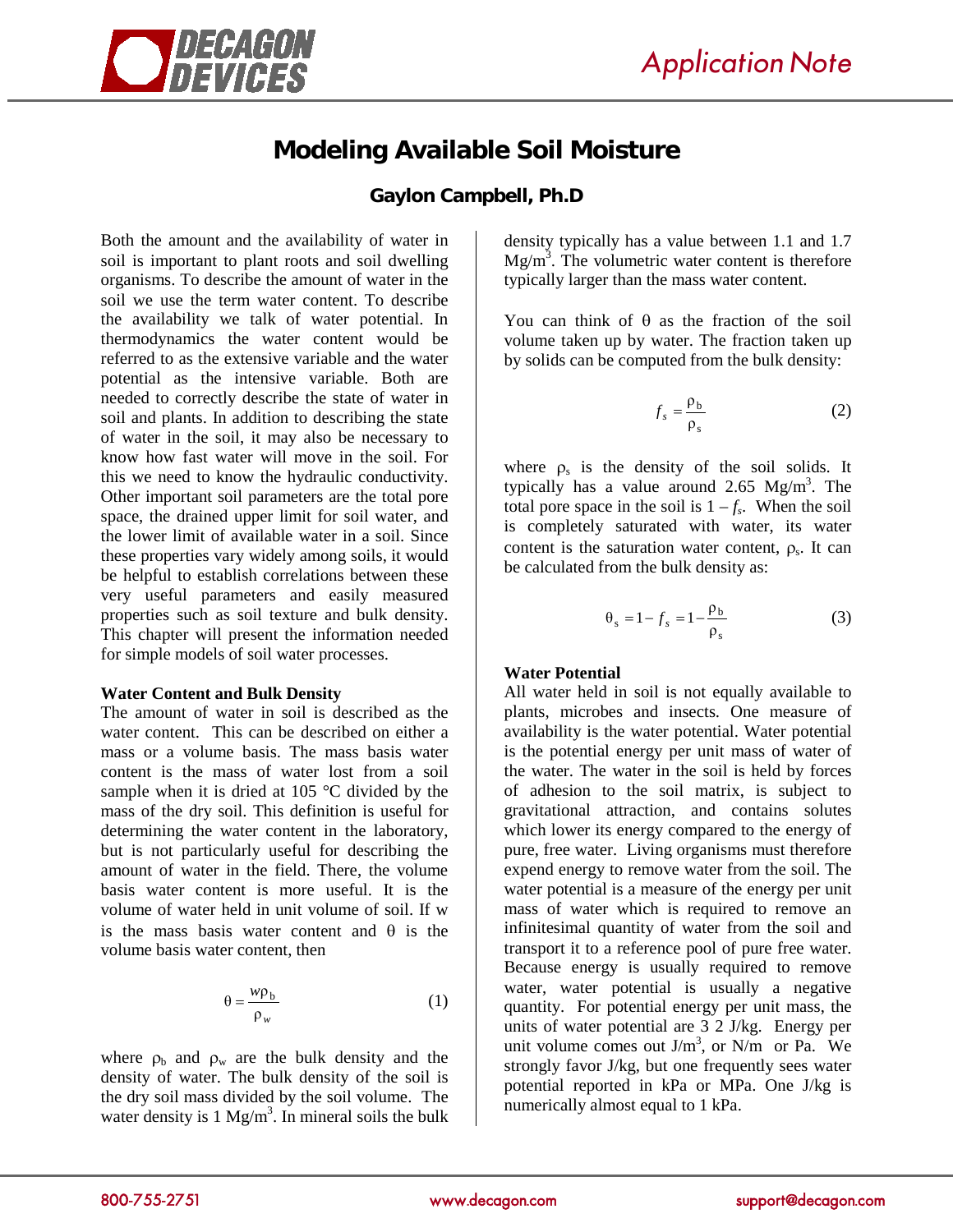

While many factors influence the water potential, the most important in a biological context is usually the matric potential. It arises because of the attraction of the soil matrix for water, and is therefore strongly dependent on the properties of the matrix and the amount of water in the matrix. Figure 5.1 shows typical moisture release curves or moisture characteristics for sand, silt and clay soils. Clays, because of their smaller pore sizes and greater particle surface areas, lower the water potential more at a given water content, than do sands and loam soils. Moisture characteristics like those in Fig. (1) are linear when the logarithm of water potential is plotted as a function of the logarithm of water content. The equation describing these curves is:

$$
\Psi_{\rm m} = \Psi_{\rm c} \left( \frac{\theta}{\theta_{\rm s}} \right)^{-b} \tag{4}
$$

where  $\psi_m$  is matric potential,  $\theta$  is volumetric water content, ψe is called the air entry potential of the soil, and *b* is a constant. The air entry potential and saturation water content are sometimes combined into a single constant *a*, giving

$$
\psi_{m} = a\theta^{-b} \tag{5}
$$

so  $a = \psi_e \theta_s^b$  (5.5)



The air entry potential and the *b* value depend on the texture and structure of the soil. Soil texture

can be specified using the name of a textural class, such as silt loam or fine sandy loam, as fractions of sand, silt and clay, or as a mean particle diameter and a standard deviation of particle diameters. The latter is the most useful for determining hydraulic properties. We will use the bulk density or total pore space as a measure of soil structure.

Shiozawa and Campbell (1991) give the following relationships for converting measurements of silt and clay fractions to geometric mean particle diameter and standard deviation:

$$
d_g = \exp(5.756 - 3.454 m_t - 7.712 m_y)
$$
 (6)

and

$$
\sigma_{g} = \exp\{[33.14 - 27.84 \text{ m}_{t} - 29.31 \text{ m}_{y} - (\ln d_{g})^{2}]^{1/2}\}
$$

where  $m_t$  and  $m_y$  are the fractions of silt and clay in the sample,  $d_g$  is the geometric mean particle diameter in  $\mu$ m, and  $\sigma_g$  is the geometric standard deviation.

The relationships between hydraulic properties and the soil texture and structure are, at present, quite uncertain, even though a lot of research has been done in this area. The following are equations derived partially from theory and partially by empirically fitting data sets from a number of locations. The dependence of air entry potential on texture and bulk density can be computed from:

$$
\Psi_{\rm e} = \frac{-5}{\sqrt{d_g}} \left[ 2 \left( 1 - \frac{\rho_{\rm b}}{\rho_{\rm s}} \right) \right]^{-b} = \frac{-5}{\sqrt{d_g}} (2 \theta_{\rm s})^{-b} \tag{7}
$$

where  $\theta_s$  is from eq. 3 and  $d_g$  is from eq. 6.

The exponent, *b* can be estimated from

$$
b = \frac{10}{\sqrt{d_s}} + 0.2\sigma_g \tag{8}
$$

Table 1 lists the 12 texture classes of soils and gives the approximate silt and clay fractions for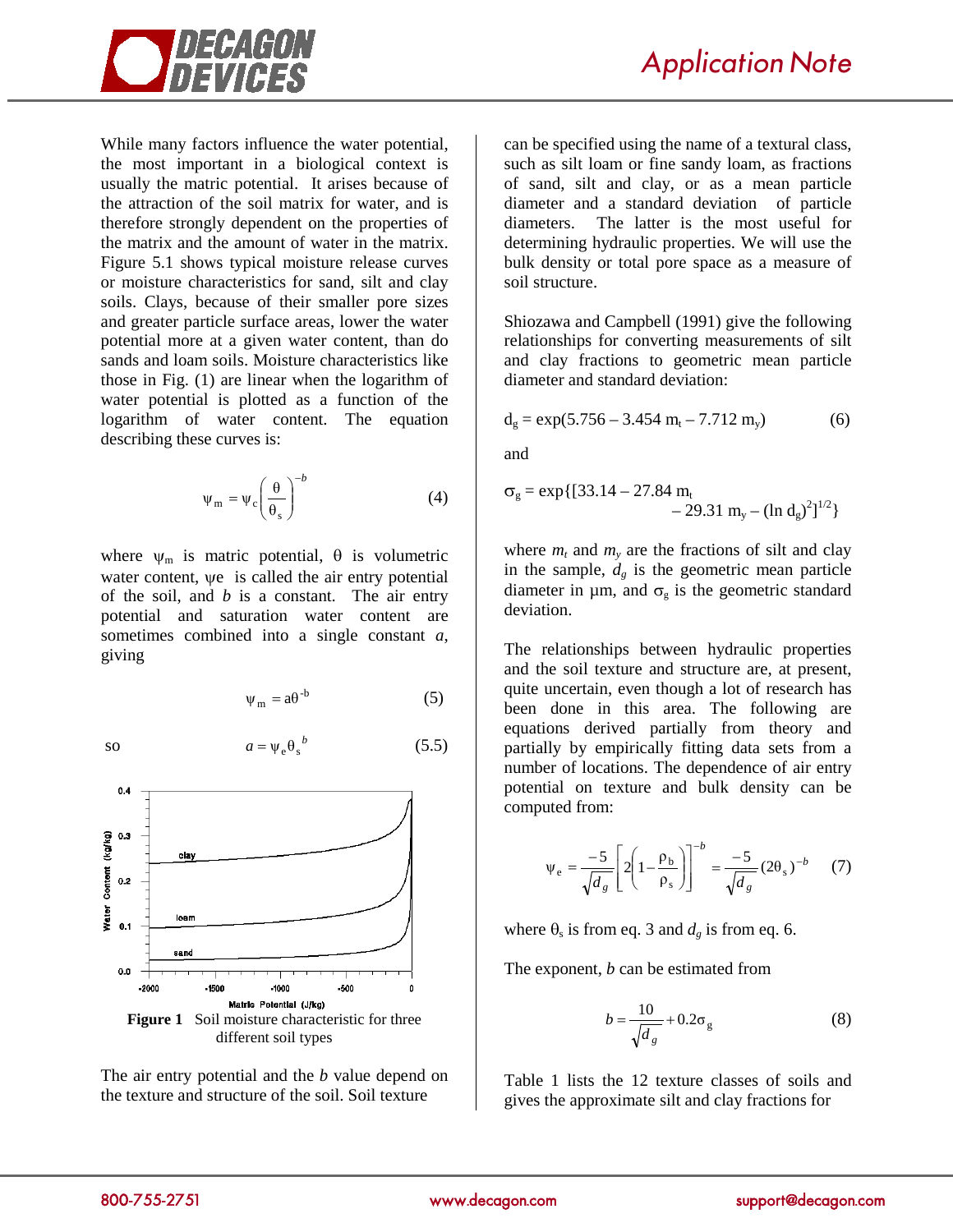

the center of each class. It then shows the values for  $d_{\varrho}$ ,  $\sigma_{\varrho}$ , we, and *b* for each class.

#### **Field Capacity and Permanent Wilting Point**

Water moves rapidly through soil at high water content, mainly because of the downward pull of gravity and the high hydraulic conductivity of nearly saturated soil. As water drains from the soil, however, the hydraulic conductivity decreases rapidly and the rate of movement slows. The downward movement of water under the influence of gravity becomes very small at water potentials between -10 and -33 J/kg. Water at potentials below these values is therefore held within the root zone and is available for plant uptake. The water content when the matric potential is between -10 and -33 J/kg (-10 for sands; -33 for clays) is the field capacity water content  $(\theta_{fc})$ , or the drained upper limit. This is the water content one would expect to find if a soil profile were wet by a heavy rain or irrigation, covered, and allowed to stand for two or three days. In other words, it is the highest water content one would typically expect to find in a field soil except right after water is added.

Values of the water content at -33 J/kg were computed using eq. 4 for each of the textures, assuming  $\rho_s = 0.5$ , and are shown in Table 1. Note

that sands drain to just a few percent moisture at field capacity, while finer texture soils may have water contents above  $0.3 \text{ m}^3 \text{ m}^3$ . Note, however, that all field capacity water contents are well below saturation. The values shown in the table may need to be adjusted to represent what one would find in the field because the bulk density tends to be texture dependent. Sands tend to have high bulk densities (1.6 Mg/m) while finer textured soils tend to have lower bulk densities.

Permanent wilting does not mean that the plant is killed by water potentials in this range. It means that the plant will not recover from wilting unless water is applied. Many species are able to withdraw water from soil to water potentials well below -1500 J/kg, and rapid withdrawal of water from the soil will make water unavailable to the plant which is held at potentials well above -1500 J/kg. The value does, however, provide an approximate lower limit for the water content of soil from which plants are extracting water. Values of  $\theta_{\text{pwp}}$  are also shown in Table 1 for  $\theta_s =$ 0.5.

Plant available water is defined as the water held in the soil between field capacity and permanent wilting. These values are also shown in Table 1. The values are low for coarse- textured soils, but

**Table 1** Physical and hydraulic properties of soils according to soil texture. The silt and clay fractions are mid-range values for each textural class. The hydraulic properties were computed using the equations from the text assuming  $\theta_s = 0.5$  for all textures.

| Texture            | Silt | Clay | $d_g(\mu m)$ | $\sigma_g$ | $\psi_e$ (J/kg) | $\it{b}$ | $k_{s}$<br>$(kg s m-3)$ | $\frac{\theta_{-33}}{(\underline{m}^3 \underline{m}^{-3})}$ | $\frac{\theta_{-1500}}{(m^3 m^3)}$ | $\frac{\theta_{av}}{(m^3 m^3)}$ |
|--------------------|------|------|--------------|------------|-----------------|----------|-------------------------|-------------------------------------------------------------|------------------------------------|---------------------------------|
| Sand               | 0.05 | 0.03 | 210.96       | 4.4        | $-0.34$         | 1.6      | 0.00211                 | 0.03                                                        | 0.00                               | 0.03                            |
| Loamy sand         | 0.12 | 0.07 | 121.68       | 8.7        | $-0.45$         | 2.7      | 0.001217                | 0.10                                                        | 0.02                               | 0.08                            |
| Sandy Ioam         | 0.25 | 0.10 | 61.62        | 12.2       | $-0.64$         | 3.7      | 0.000616                | 0.17                                                        | 0.06                               | 0.11                            |
| Sandy clay<br>loam | 0.13 | 0.27 | 25.14        | 28.6       | $-1.00$         | 7.7      | 0.000251                | 0.32                                                        | 0.19                               | 0.12                            |
| Loam               | 0.40 | 0.18 | 19.81        | 16.4       | $-1.12$         | 5.5      | 0.000198                | 0.27                                                        | 0.14                               | 0.14                            |
| Sandy clay         | 0.07 | 0.40 | 11.35        | 40.0       | $-1.48$         | 11.0     | 0.000113                | 0.38                                                        | 0.27                               | 0.11                            |
| Silt loam          | 0.65 | 0.15 | 10.53        | 9.6        | $-1.54$         | 5.0      | 0.000105                | 0.27                                                        | 0.13                               | 0.14                            |
| Silt               | 0.87 | 0.07 | 9.12         | 4.1        | $-1.66$         | 4.1      | 9.12e-05                | 0.24                                                        | 0.10                               | 0.15                            |
| Clay Ioam          | 0.34 | 0.34 | 7.09         | 23.3       | $-1.88$         | 8.4      | 7.09e-05                | 0.36                                                        | 0.23                               | 0.13                            |
| Silty clay<br>loam | 0.58 | 0.33 | 3.34         | 11.4       | $-2.73$         | 7.7      | 3.34e-05                | 0.36                                                        | 0.22                               | 0.14                            |
| Silty clay         | 0.45 | 0.45 | 2.08         | 13.9       | $-3.47$         | 9.7      | 2.08e-05                | 0.40                                                        | 0.27                               | 0.13                            |
| Clay               | 0.20 | 0.60 | 1.55         | 23.0       | $-4.02$         | 12.6     | 1.55e-05                | 0.42                                                        | 0.31                               | 0.11                            |